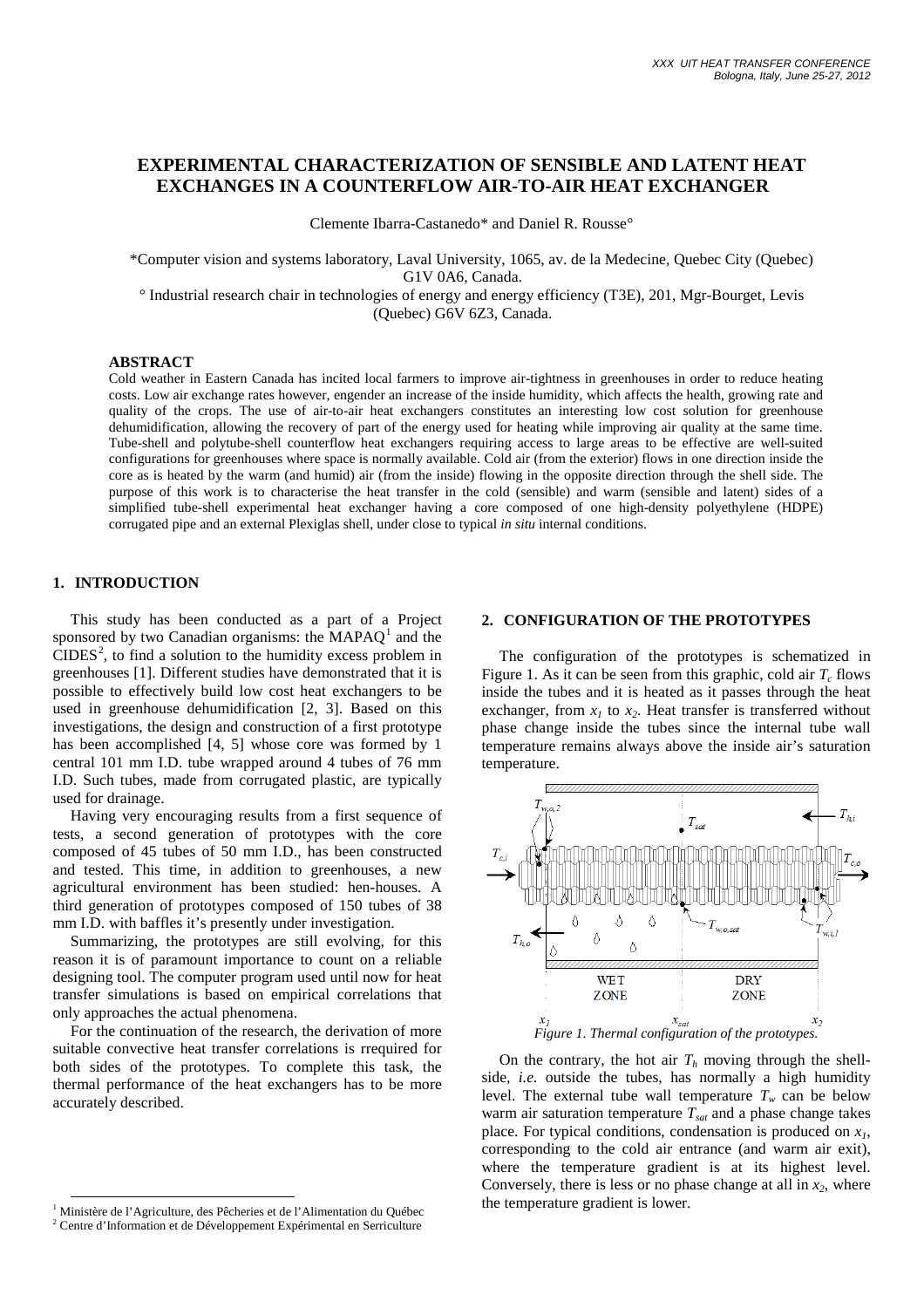There is a point between this two limits denoted as  $x_{sat}$  in [Figure 1,](#page-0-0) where the external wall temperature equals the saturation temperature:  $T_{wo}=T_{sat}$ . The heat exchanger can then be divided in two sections: a *dry zone* and a *wet zone*.

The total energy transfer in the wet zone is the result of the combination of two contributions: *sensible heat*, resulting from a temperature gradient; and *latent heat*, which results from a phase change.

With the purpose of derive suitable correlations to characterize both sides of the prototypes, a simplified tubeshell experimental heat exchanger was constructed and tested as discussed next.

## **3. EXPERIMENTAL APPARATUS**

The different parts of the experimental apparatus together with the air circulation circuits are shown in [Figure 2.](#page-1-0)



*Figure 2. Experimental apparatus.*

## <span id="page-1-0"></span>**3.1 Fan**

Cold air from outside the building is supplied to the heat exchanger with help of a fan. Air is first passed through a plenum to stabilize the flow.

## **3.2 Plenums**

Two plenums were installed to stabilize the flows, one in cold air input  $(c,i)$ , the other at the hot air input  $(w,i)$ . Two more plenums were located on the exit of both flows, (*c,o*) and (*w,i*), before entering the Pitot tube section where air velocity was measured.

#### **3.3 Heat exchanger**

To reduce the interference of the probes with both flows and wall measurements, only one corrugated plastic 101 mm I.D. tube, similar to those used on the heat exchanger prototypes, has been chosen to form the core. The external shell has been constructed with a 30 cm O.D. acrylic transparent tube to allow visual inspection throughout the tests.

## **3.4 Pitot tube section**

A Pitot tube has been incorporated to the setup in conformity with the American Society for Testing and Materials standard [\[7\]](#page-5-1) concerning the measurement of the average velocity in a duct. The dynamic pressure was measured by an pressure transducer (OMEGA PX 653).

#### **3.5 Hot air conditioning system**

To simulate the conditions normally present inside greenhouses, hot and humid air was provided to the heat exchanger by a temperature and humidity-controlled cabinet (AMINCO-AIRE) in which different atmospheric conditions can be reproduced.

### **3.6 Instrumentation**

Thirteen temperature monitoring stations has been installed at every 25 cm in the heat exchanger to determine the temperature profiles. Relative humidity has been recorded in each and every plenum with a humidity probe (VAISALA HMD7OU/Y). Data acquisition has been carried out using relay multiplexers (Campbell Scientific: AM416 and AM32).

[Table 1](#page-1-1) presents the different parameters of interest as well as the operation limits, the measured errors and the number of measurements corresponding to each parameter.

<span id="page-1-1"></span>

| Table 1. Experimental parameters and related errors. |                          |                      |                     |  |
|------------------------------------------------------|--------------------------|----------------------|---------------------|--|
| <b>Parameter</b>                                     | Limits                   | <b>Error</b>         | <b>Measurements</b> |  |
| $T_{ext}$                                            | -20 a $10^{\circ}$ C     |                      |                     |  |
| $T_f$                                                | $-11,5$ a $10^{\circ}$ C | $\pm 0.30^{\circ}$ C | 39                  |  |
| $T_c$                                                | $20a26^{\circ}C$         | $\pm 0.34$ °C        | 39                  |  |
| $T_{p,c}$                                            | $-1,0$ a $15^{\circ}$ C  | $\pm 0.32$ °C        | 34                  |  |
| $\phi_c$                                             | $30 - 90\%$              | $\pm 0,0035$ %       | 6                   |  |
|                                                      | $30 - 75$ L/s            | $\pm 0.819$ L/s      |                     |  |
| <b>TOTAL</b>                                         |                          |                      | 120                 |  |

#### **4. COLD SIDE**

Heat exchangers analysis requires the knowledge of the individual thermal resistances involved on the global heat transfer. The average heat transfer coefficients *h*, are required to calculate the convective resistances in both sides of the heat exchanger. For the cold side, the procedure to follow resumes in obtaining the heat transfer coefficients directly from Newton's Law of Cooling, and then to compare the results with the predictions of the proper empiric correlations.

#### **4.1 Evaluation of the heat transfer coefficient**

Local heat transfer coefficients can be obtained directly from Newton's Law of Cooling, as follows:

<span id="page-1-2"></span>
$$
h_c = \frac{q_{w,c}^{\prime\prime}}{\left(T_{w,c} - T_c\right)}\tag{1}
$$

The heat flux  $q''_{w,c}$ , can be calculated from an energy balance using First Law of Thermodynamics:

$$
q_{w,c}'' = \frac{\rho_c V_c c_{P,c}}{\pi D_c} \left(\frac{dT_c}{dx}\right)
$$
 (2)

The slope  $dT<sub>c</sub>/dx$  can be evaluated by least square regression, using cold side temperature  $T_c(x)$  experimental data [\[3\].](#page-5-2)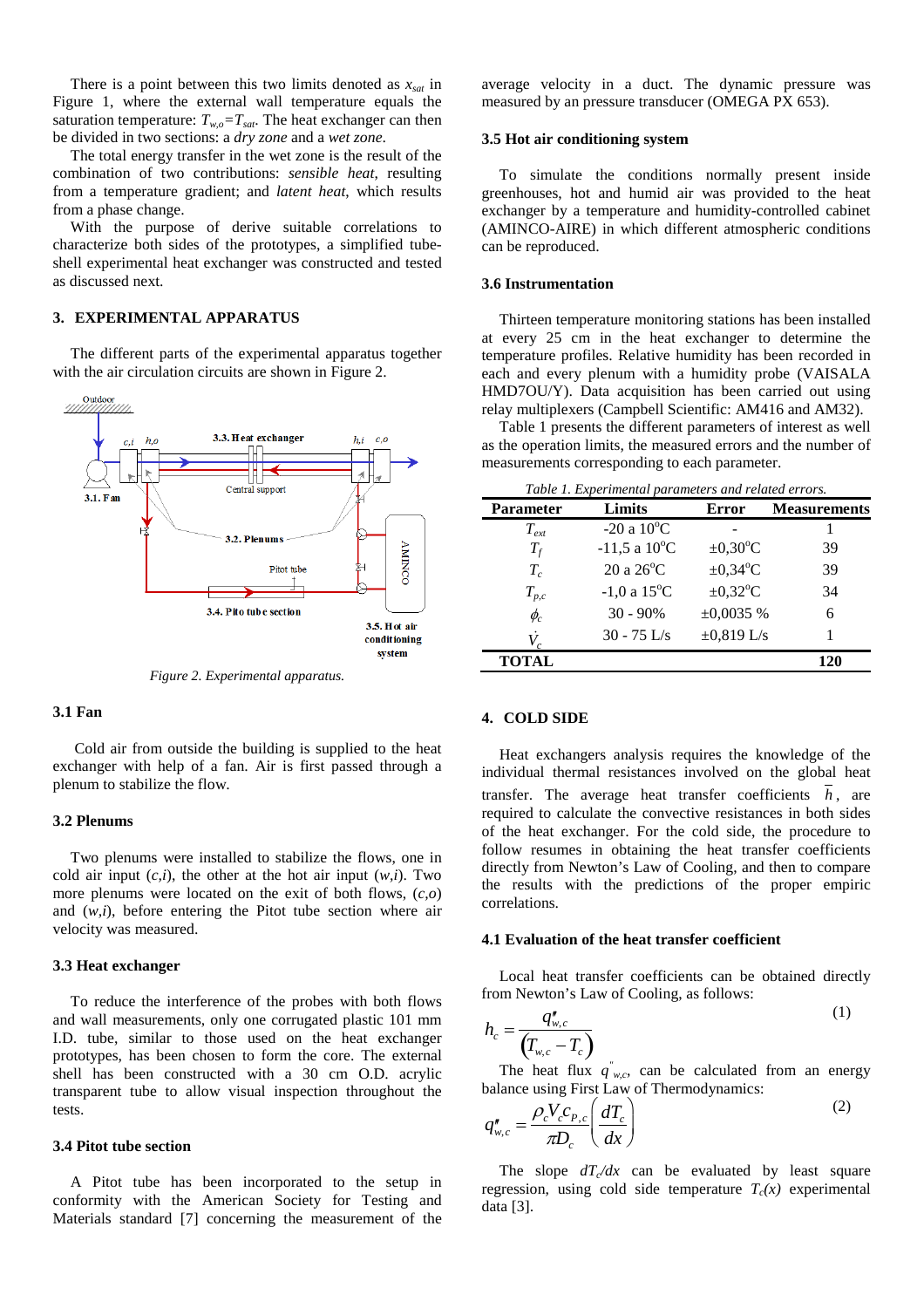Since wall temperature is measured only outside the tube, an expression linking outside and inside wall temperatures,  $T_{w,c}$  and  $T_{w,h}$ , can be derived from Fourier's Law of Conduction [\[7\]:](#page-5-1)

$$
T_{w,c} = T_{w,h} - \frac{r_c q_{w,c}''}{k_w} \ln \left( \frac{r_h}{r_c} \right)
$$
 (3)

#### **4.2 Empiric correlations**

[Table 2](#page-2-0) shows some of the most common empirical correlations for both smooth and rough tubes. *Table 2. Empirical correlations for internal turbulent flow.* 

<span id="page-2-0"></span>

| Tuble 2. Employee correlations for internation catenary flow. |                                |                                                                                                                                                                   |  |  |  |
|---------------------------------------------------------------|--------------------------------|-------------------------------------------------------------------------------------------------------------------------------------------------------------------|--|--|--|
|                                                               | <b>Author</b>                  | <b>Correlation</b>                                                                                                                                                |  |  |  |
|                                                               | Colburn,<br>1933               | $\overline{Nu} = 0.023Re^{\frac{4}{5}} Pr^{\frac{1}{3}}$                                                                                                          |  |  |  |
| Smooth tubes                                                  | Sieder y<br>Tate, 1936         | $\overline{Nu} = 0.027 Re^{4/5} Pr^{1/3} \left( \frac{\mu}{\mu_n} \right)^5$                                                                                      |  |  |  |
|                                                               | Gnielinski<br>1976             | $\frac{{\left( {\frac{{{f'_2}}}{{\left( {{Re{ - 10}^3}} \right)}Pr} }}{{1 + 12,7\sqrt {\frac{{{f'_2}}}{{\left( {Pr}^{23} - 1} \right)}}} }}$<br>$\overline{Nu}$ = |  |  |  |
| Rough                                                         | Dipprey y<br>Sabersky,<br>1963 | f/8<br>$St = -$<br>$\frac{J}{1+(f/8)^{1/2}}\left[5,19Re_k^{0,2} \Pr^{0,44}-8,48\right]$                                                                           |  |  |  |
|                                                               | Bhatti et<br>Shah, 1988        | $St =$<br>$\frac{1 + (f/8)^{\frac{1}{2}}}{1 + (1/8)^{\frac{1}{2}}}\left[4,5Re_k^{0,2} \Pr^{0,5} - 8,48\right]$                                                    |  |  |  |

A previous analysis from the results [\[3\]](#page-5-2) validated the assumption of fully developed flow in the experimental apparatus. This allows to determine the average heat transfer coefficients by integration of the local values obtained from equation [\(1\).](#page-1-2)

[Figure 3](#page-2-1) shows the experimental average heat transfer coefficients ("x") and the predictions (continuous lines) estimated from the correlations of [Table 2.](#page-2-0)



<span id="page-2-1"></span>*Figure 3. Experimental ("*x*") vs predicted (continuous lines) heat transfer coefficients.*

As can be seen from this graphic, the predictions obtained from empirical correlations typically used for smooth tubes are closer to the experimental results than those obtained from rough tubes correlations. This is in agreement with the observations of Sibley and Raghavan [\[8\],](#page-5-3) which used the standard absolute deviation to compare their result with the predictions of Dittus-Boelter equation and Sieder-Tate equation for smooth tubes, and Reynolds equation for rough tubes.

The average absolute deviation or AAD, can be calculated from the following relation :

$$
AAD = \frac{\sum_{i=1}^{n} (h_{emp} - h_{exp})}{n}
$$
\n<sup>(4)</sup>

where *hemp* is the heat transfer coefficient calculated from empirical correlations, *hexp* is the experimental heat transfer coefficient and *n* is the total number of tests.

[Table 3](#page-2-2) shows a comparison of AAD values the empirical correlations of [Table 2.](#page-2-0) The average diameter  $D_c=(D_{max}+D_{min})/2$ , and a correction factor was employed to calculate the total heat exchange surface as described in [\[3\].](#page-5-2)

<span id="page-2-2"></span>

| Table 3. Experimental vs empirical AAD results. |       |  |  |  |
|-------------------------------------------------|-------|--|--|--|
| Author                                          | AAD   |  |  |  |
| Colburn                                         | 0.49  |  |  |  |
| Sieder-Tate                                     | 2.39  |  |  |  |
| Gnielinski                                      | 2,19  |  |  |  |
| Dipprey-Sabersky                                | 23,87 |  |  |  |
| Bhatti-Shah                                     | 32,16 |  |  |  |

As it can be seen from this table, in the case of a 101 mm I.D. corrugated plastic tube, the best results are obtained with Colburn's equation. Hence, it can be concluded that, The net impact of using 101 mm I.D. corrugated tubes is to increase the heat transfer area. The area for a 101 mm I.D. corrugated tube is almost twice the area for a non-corrugated tube of equivalent diameter.

It should be pointed out though, that this situation could be different for corrugated HDPE tubes of smaller size that are currently investigated for polytube-shell configurations, e.g. 76, 50 and 38 mm.

## **5. HOT SIDE**

Heat transfer characterization of the shell side is a much more complicated problem than the tube side presented above, mainly because of the partial condensation occurring in the external wall. In this case, the procedure to follow involves the derivation of a suitable correlation from the experimental data.

There are two correlation methods suitable for latent heat quantification, these are: the Threlkeld Method [\[9\]](#page-5-4) and the Wilson Plot Technique [\[10\].](#page-5-5) Threlked Method needs the determination of the point where phase change begins, that is, where the wall temperature equals the saturation temperature of the hot air. This is not always an easy task in practical applications, particularly in tube banks. However, the simplified single-tube core configuration used herein allows to apply this technique.

Alternatively, the Wilson Plot Technique is an interesting method that are suitable for complex configurations such as tube banks. However, the mathematical forms of the solution to characterize the tube and shell sides of the heat exchanger must be known, which unfortunately is not the case for the hot side of our heat exchanger.

Both methods have been implemented to the present work. Solutions were obtained first from the experimental data using Threlkeld Method, which allows developing an experimental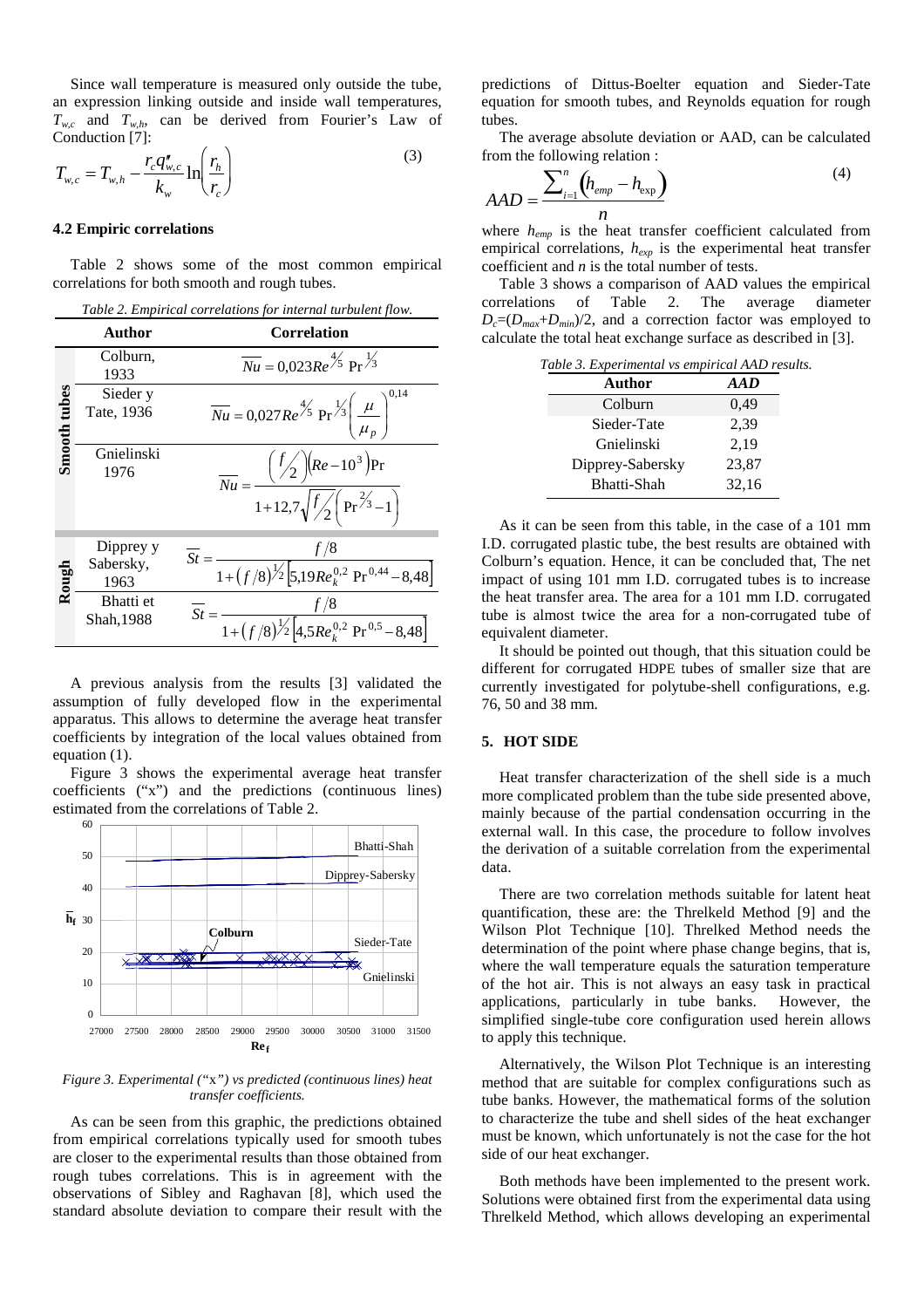correlation for the hot side to be used in a modified Wilson Plot Technique.

## **5.1 Threlkeld Method**

#### Dry heat exchanger

Dry heat exchanger analysis is well documented in the literature [8-10]. The procedure begins with the well-known overall heat transfer resistance expressed as a sum of individual resistances:  $R_{overall} = R_c + R_{eq} + R_h$  where  $R_{eq}$  represents the sum of the non-convective resistances, as wall conduction and fouling, which are generally obtained independently.

In terms of the convective heat transfer coefficients and neglecting any thermal resistance besides wall conduction *Rw*, for the equivalent resistance  $R_{eq}$ , the overall heat transfer resistance can be estimated as follows:

$$
\frac{1}{UA_h} = \frac{1}{\overline{h}_c A_c} + \frac{r_c \ln(r_h/r_c)}{A_c k_w} + \frac{1}{\overline{h}_h A_h}
$$
(5)

It has been stated that for corrugated plastic tubes, Colburn equation can be used in heat transfer calculations. The cold side convective resistance  $R_f$ , is then estimated.

The overall heat transfer coefficien*t U*, can be determined from the equation:

$$
q = UA_h \Delta T_{LM} \tag{6}
$$

where the heat transfer rate *q* can be estimated from an energy balance in the cold side of the heat exchanger.

Τhe logarithmic mean temperature difference ∆*TLM*, for a countercurrent heat exchanger can be obtained from the following expression:

$$
\Delta T_{LM} = \frac{(T_{h,i} - T_{c,o}) - (T_{h,o} - T_{c,i})}{\ln\left(\frac{T_{h,i} - T_{c,o}}{T_{h,o} - T_{c,i}}\right)}
$$
(7)

The average hot side heat transfer coefficient can be derived from equations [\(5\)](#page-3-0) t[o \(7\):](#page-3-1)

$$
\overline{h}_h = A_h \left( \frac{1}{U A_h} - R_w - R_c \right)^{-1} \tag{8}
$$

### Wet heat exchanger

In presence of a phase change, Threlkeld proposes a relation similar to equation [\(5\),](#page-3-0) using an overall enthalpy resistance:  $R_{i,total}=R_{i,c} + R_{i,eq} + R_{i,h}$ , which allows to take into account the contribution of the latent heat in the total heat transfer.

In terms of the transfer coefficients and neglecting enthalpy resistances any other than wall conduction:

$$
\frac{1}{U_i A_h} = \frac{b_c}{\bar{h}_c A_c} + \frac{b_w r_c \ln(r_h/r_c)}{A_c k_w} + \frac{1}{\bar{h}_M A_h}
$$
(9)

There are three important points to note from equation [\(9\):](#page-3-2) (1)  $U_i$  is the overall enthalpy heat transfer coefficient which is analogue to *U* for sensible heat transfer. However, the units of  $U_i$  and  $U$  are different; (2) for temperature intervals of approximately 5°C, humid air saturation enthalpy can be consider to vary linearly:  $i=a+bT$ . Threlkeld propose to use a fictitious enthalpy *i'*, to calculate the constants  $b_c$  and  $b_w$ appearing in equation [\(9\),](#page-3-2) using dry bulb temperature and assuming that the air flow is saturated; and (3) since latent heat contributes to the overall heat transfer in a condensing heat exchanger, the mass transfer coefficient  $h_M$ , appearing in equation [\(9\),](#page-3-2) is used for overall enthalpy coefficient *Ui*,

instead of a heat transfer coefficient  $\overline{h}_h$ , which accounts only for sensible heat transfer.

The total heat transfer on a wet heat exchanger can be calculated from:

$$
q = U_i A_h \Delta i_{LM} \tag{10}
$$

where  $\Delta i$ <sub>LM</sub> is the logarithmic mean enthalpy difference, which, for a counterflow heat exchanger, can be estimated as:

$$
\Delta T_{LM} = \frac{(i_{h,i} - i'_{c,o}) - (i_{h,o} - i'_{c,i})}{\ln\left(\frac{i_{h,i} - i'_{c,o}}{i_{h,o} - i'_{c,i}}\right)}
$$
(11)

The mass transfer coefficient can be calculated as:

$$
\overline{h}_M = A_h \left[ \frac{1}{U_i A_h} - \frac{b_c}{\overline{h}_c A_c} - \frac{b_w r_c \ln(r_h/r_c)}{A_c k_w} \right]^{-1}
$$
(12)

<span id="page-3-0"></span>Sensible heat exchanges on a wet heat exchanger can be calculated from equations [\(5\)](#page-3-0) to [\(8\).](#page-3-3)

#### Data correlation

The Colburn analogy stress underlines the existent similarities between heat and mass transfer phenomena:

<span id="page-3-4"></span>
$$
j = St \Pr^{2/3} = St_M Sc^{2/3}
$$
 (13)

The *j* factor which appears in this relation is in fact a variation to the heat transfer coefficient as can be obtained from the Stanton number definition:  $St = Nu/RePr = h/u\rho c_P$ .

Adopting the traditional form of the forced convection heat transfer solution:  $Nu = CRe^{m}Pr^{1/3}$ , combined with equation [\(13\),](#page-3-4) the Colburn heat transfer factor  $j_T$  can be calculated as:  $j_T = CRe^{m-1}$  (14)

<span id="page-3-1"></span>In a similar way, from the mass Stanton number definition:  $St_M = Sh/ReSc$ , and assuming a solution of the form:  $Sh = C_M Re^n Sc^{1/3}$ , the masse Colburn factor  $j_M$  is calculate as:  $j_M = C_M Re^{n-1}$  (15)

<span id="page-3-3"></span>A relation relating the heat and mass transfer coefficients can be derived from Colburn's analogy:

$$
h_M = \frac{h_c}{\rho c_{P,c} L e^{\frac{2}{3}}}
$$
 (16)

where *Le* is the Lewis number: *Le=Sc/Pr*, which for the case of humid air at atmospheric pressure  $Le^{2/3} = (0.6/0.7)^{2/3} \sim 1$ .

In normal operation conditions, the heat exchangers present a dry zone and a wet zone. Hence, the complete heat transfer solution consists first, in the determination of the start point of the condensation *xsat*, then, the heat exchanger is divided in two zones with different thermal characteristics : a dry zone, where heat transfer is the result of sensible heat transmission, and a wet zone, where the total energy transmission is the result of sensible and latent heat transfer.

<span id="page-3-2"></span>The heat exchange surface used in the calculations must be estimated according to the zone of the heat exchanger, that is:  $A_h = A_{dry} = \pi D(L-x_{sat})$  for the dry zone, and  $A_h = A_{wet} = \pi D(x_{sat})$  for the wet zone.

The complete solution requires then of three correlations: one for the sensible heat on the dry zone, one for the sensible heat on the wet zone and one for the latent heat on the wet zone. Representative results for  $\phi_c = 50\%$  are :

$$
j_{T,\text{sec}} = 0.5538Re_c^{-0.4992}
$$
 R= 0.9273

$$
j_{T, \text{hum}} = 1,1567 Re_c^{-0.5813}
$$
 R= 0,9214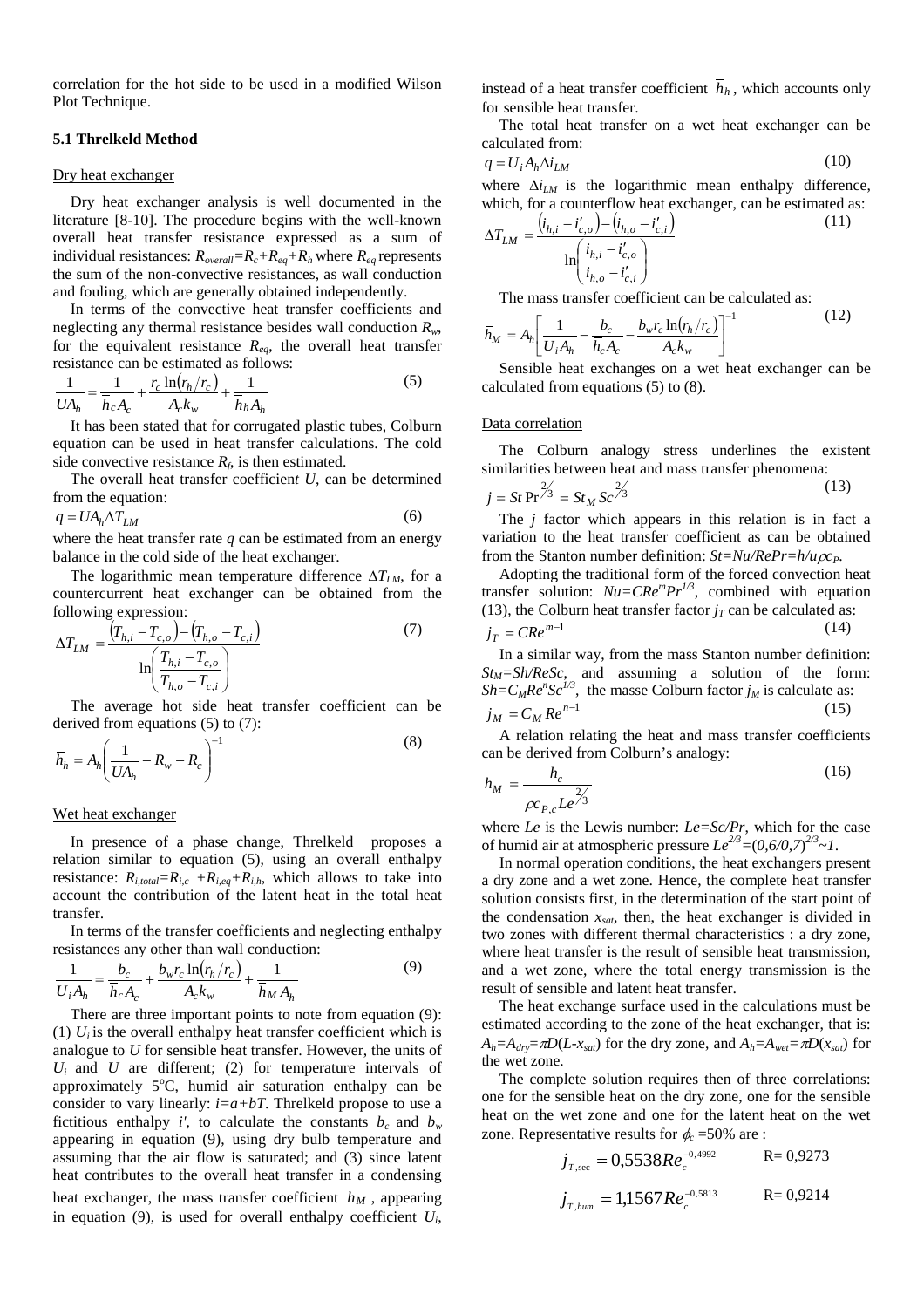$$
j_M = 1,544 \times 10^{-3} Re_c^{-0.6112}
$$
 R= 0,7488

Similar results, were obtained for relative humidity ranging form 35 to 80 % and are available i[n \[3\].](#page-5-2)

### **5.2 Data correlation as a function of the relative humidity**

The application of Threlkeld Method is complex, especially for polytube configurations, due to the fact that a wet and dry zones have to be idntified. Nevertheless, the procedure presented above allowed to highlight the importance of the relative humidity. It is therefore suggested that this parameter should be included into the heat transfer solution, using an experimental correlation of the form :

$$
\overline{Nu}_c = CRe_c^m \phi_c^n \tag{17}
$$

Constants *C*, *m* y *n* are obtained following the procedure described by Holman [\[11\].](#page-5-6) [Figure 4](#page-4-0) presents the resulting correlation.



<span id="page-4-0"></span>*function.*

$$
\overline{Nu}_c = 0,1361 Re_c^{0,459} \phi_c^{0,441} \qquad R=0,8859 \qquad (18)
$$

This equation is proposed to evaluate heat transfer coefficients in a corrugated tube-shell counterflow air-to-air heat exchanger with partial condensation.

Constants *C*, *m* y *n* in equation [\(17\)](#page-4-1) heed to be adjusted for different configurations. For tube banks for example, wall temperature is particularly difficult to evaluate without disturbing somehow one of the two flows. A simplified method can be implemented by the way of the Wilson Plot Technique.

#### **5.3 Wilson Plot Technique**

In 1915, Wilson proposed a condenser analysis method for the cases where wall temperature was not available or where it was difficult to obtain. Briggs and Young [\[10\],](#page-5-5) among many other researchers, proposed some modifications to the original Wilson Plot Technique to consider a wider variety of situations.

The modified technique start from the well-known global heat transfer equation for a heat exchanger:

$$
\frac{1}{UA_c} = \frac{1}{\overline{h}_f A_f} + R_{eq} + \frac{1}{\overline{h}_c A_c}
$$
(19)

where  $R_{eq}$  is the sum of all the non-convective thermal resistances participating in the system (material conduction, fouling, etc), which generally may be obtained by independent methods.

Equation [\(19\)](#page-4-2) can be modified to obtain a linear relationship. This can be made multiplying both sides of the equation by the product  $h_iA_i$ :

<span id="page-4-4"></span>
$$
\underbrace{\left(\frac{1}{UA_c} - R_{eq}\right)}_{y} \overrightarrow{h}_f A_f = \underbrace{\frac{1}{C_f}}_{a} + \underbrace{\frac{1}{C_c} \left(\frac{\overrightarrow{h}_f A_f}{\overrightarrow{h}_c A_c}\right)}_{x}
$$
(20)

It has been stated that Colburn correlation properly characterizes the internal heat transfer in corrugated plastic tubes. Colburn's correlation for the cold side, and equation [\(18\),](#page-4-3) derived from the experimental data for the warm side, and can be used in equation [\(20\),](#page-4-4):

<span id="page-4-1"></span>
$$
\left(\frac{1}{UA_c} - R_{eq}\right) \left(0.023Re_c^{4/5} \Pr^{1/3}\right) \frac{A_f k_f}{D_f} =
$$
\n
$$
\frac{1}{C_f} + \frac{1}{C_c} \frac{k_f}{k_c} \left(\frac{0.023Re_c^{4/5} \Pr^{1/3}}{0.1361Re_c^{0.459} \phi_c^{0.441}}\right)
$$
\n(21)

This arrangement takes into account flow and temperature variations in both sides of the heat exchanger without the need of the wall temperature. The problem is then reduced to the calculation of the numeric values of the constants  $C_f$ ,  $C_c$  y  $m$ , which varies with the configuration and the operating conditions of each particular case.

### **6. CONCLUSIONS**

An experimental setup has been designed and constructed with the purpose of characterizing both sides of a polytubeshell counter-flow air-to-air heat exchangers for agricultural building dehumidification. Corrugated HDPE pipes are used to compose the core, for which the number of tubes and their dimensions are still under development. For this experimental study, a single corrugated tube (101 mm I. D) is used for the core, surrounded by an acrylic shell (300 mm I.D.).

<span id="page-4-3"></span>It was determined that the internal flow for the 101 mm I.D. corrugated tube tubes was best characterized by empirical correlations for smooth tubes, with Colburn correlation showing the best results. The main effect of the corrugations is to increase the exchange surface. The situation could be different for tubes with smaller diameters (e.g. 76, 50 and 38 mm I.D.), for which the corrugations might further promote turbulence in the cold side.

<span id="page-4-2"></span>The warm side case is more complicated since latent heat must also be considered. Experimental data was correlated as a function of Reynolds number and the relative humidity φ*c*. Furthermore, in order to take into consideration the case of polytube core heat exchangers, a modified Wilson Plot Technique was proposed, which not longer require the determination of the wall temperature.